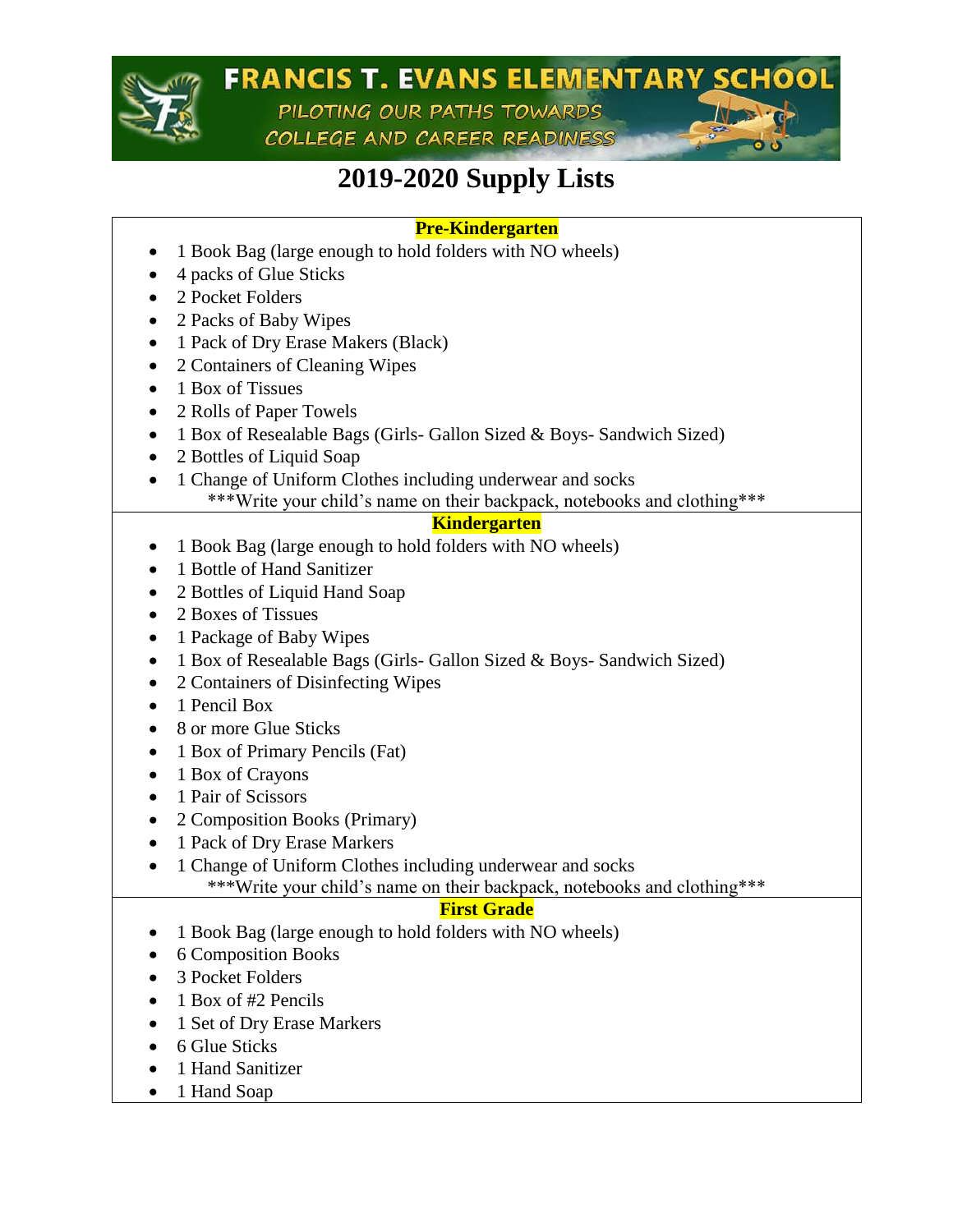

## **FRANCIS T. EVANS ELEMENTARY SCHOOL**

PILOTING OUR PATHS TOWARDS COLLEGE AND CAREER READINESS



- 1 Box of Tissues
- 1 Roll of Paper Towels
- 1 Container of Cleaning Wipes
- 1 Pair of Scissors
- 1 Pencil Pouch
- 2 Boxes of Crayons

\*\*No Markers or Colored Pencils\*\*\*

#### **Second Grade**

- 1 Book Bag (large enough to hold folders with NO wheels)
- 1 Set of Markers (optional)
- 1 Box of Resealable Bags (Girls- Gallon Sized & Boys- Sandwich Sized)
- 2 Pairs of Scissors
- 1 Plastic See-Through 8x5 Pencil Case
- 4 Boxes of Yellow Pencils No.2 (NO Mechanical Pencils)
- 8 Glue Sticks
- 3 Boxes of Tissues
- 2 Boxes of Crayons
- 2 Rolls of Paper Towels
- 2 Bottles of Hand Sanitizer
- 2 Containers of Disinfectant Wipes
- 2 Bottles of Hand Soap
- 4 Composition Books (No Spirals)
- 1 Pack of Erasers
- 1 Pack of Dry Erase Markers
- 2 Pack of Sticky Notes
- 3 Folders- 1 with prongs 2 without prongs
- 1 Pack of Index Cards

#### **Third Grade**

- 1 Book Bag (large enough to hold folders with NO wheels)
- 4 Packs of 12 Pencils (48 Count)
- 4 Composition Books
- 1 Pack of Yellow Highlighters
- 1 Pack of Glue Sticks (NO Liquid Glue)
- 2 Packs of Hand Erasers (No Pencil Top Erasers)
- 1 Pencil Case
- 1 Pair of Scissors
- 1 Pack of Crayons
- 1 Pack of Colored Pencils
- 2 packs of Loose Leaf Wide Rule Paper
- 1 Pack of Dry Erase Markers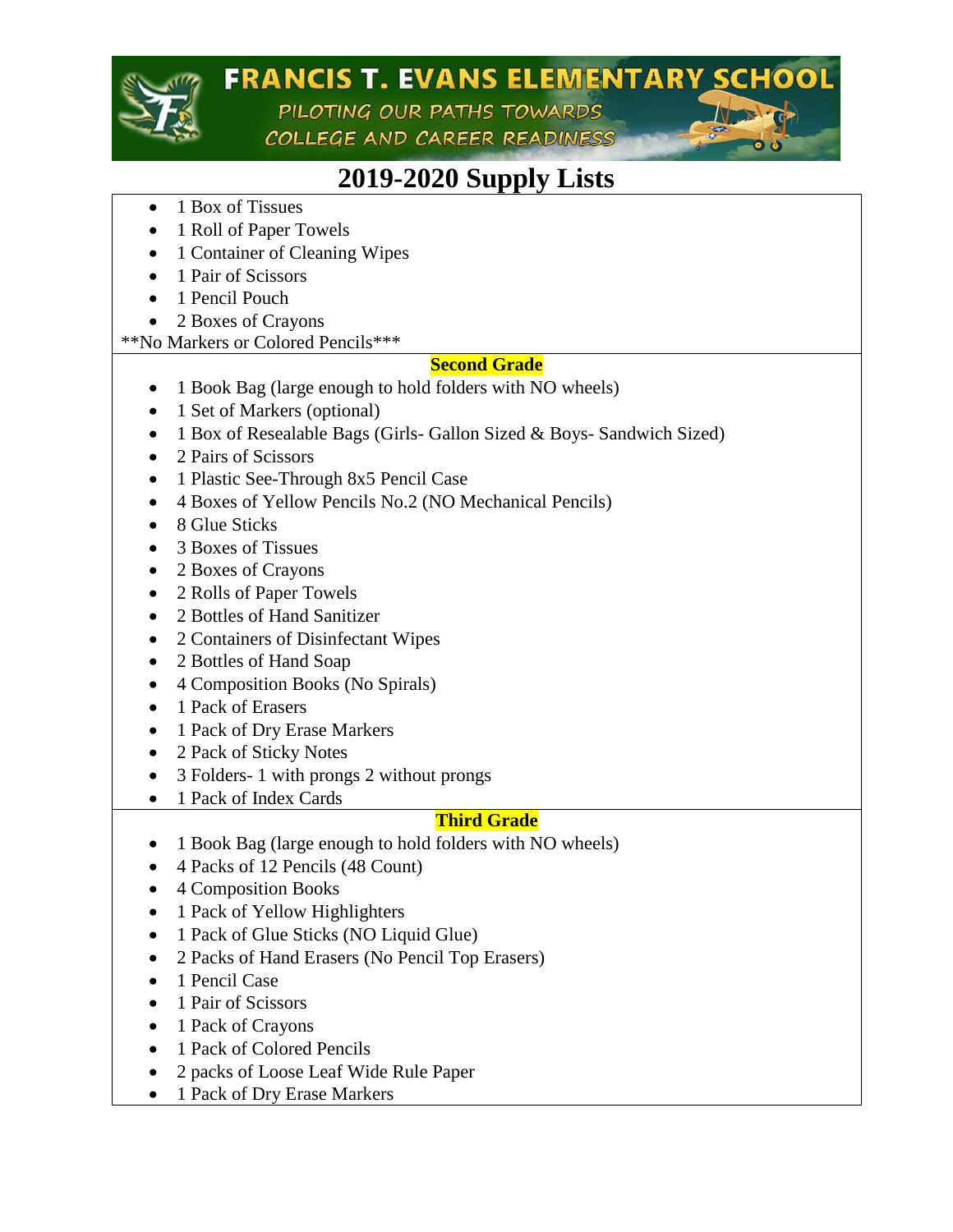

# **FRANCIS T. EVANS ELEMENTARY SCHOOL**

PILOTING OUR PATHS TOWARDS COLLEGE AND CAREER READINESS



- 4 Folders (2 Pockets)
- 1 Pack of Small Index Cards
- 1 Pair of Headphones (Computer Usage)
- 1 Box of Resealable Bags (Girls- Gallon Sized & Boys- Sandwich Sized)
- 1 Box of Tissues
- 1 Pack of Large Sticky Notes
- 1 Hand Sanitizer
- 1 Roll of Paper Towels
- 1 Container of Disinfectant Wipes

\*\*No Hand Pencil Sharpeners \*\*

#### **Fourth Grade**

- 1 Book Bag (large enough to hold folders with NO wheels)
- 2 Packs of Pencils (No Mechanical Pencils)
- 1 Pack of Colored Highlighters
- 2 Boxes of Tissue
- 1 Large Bottle of Hand Sanitizer
- 1 Containers of Disinfectant Wipes
- 2 Bottles of Hand Soap
- 1 Rolls of Paper Towels
- 2 Packs of Wide Ruled Paper
- 4 Black and White Composition Notebooks
- 1 Pairs of Scissors
- 2 Glue Sticks or Tape
- 1 Pack of Markers
- 1 Pack of Crayons or Colored Pencils
- 1 Pencil Case (No Boxes)
- 1 Box of Resealable Bags (Girls- Gallon Sized & Boys- Sandwich Sized)
- 2 Packs of Sticky Notes
- 4 Two Pocket Folders
- 1 Pair of Headphones (Computer Usage)

#### **Fifth Grade**

- 1 Book Bag (large enough to hold folders with NO wheels)
- 2 Composition Notebooks
- 1 Box of Resealable Bags (Girls- Gallon Sized & Boys- Sandwich Sized)
- 1 Pencil Pouch (No Boxes)
- 2 Packs of #2 Pencils (No Mechanical Pencils)
- 4 Packs of Wide Ruled Paper
- 1 Pair of Scissors
- 4 Glue Sticks
- 1 Pack of Crayons or Colored Pencils or Washable Markers